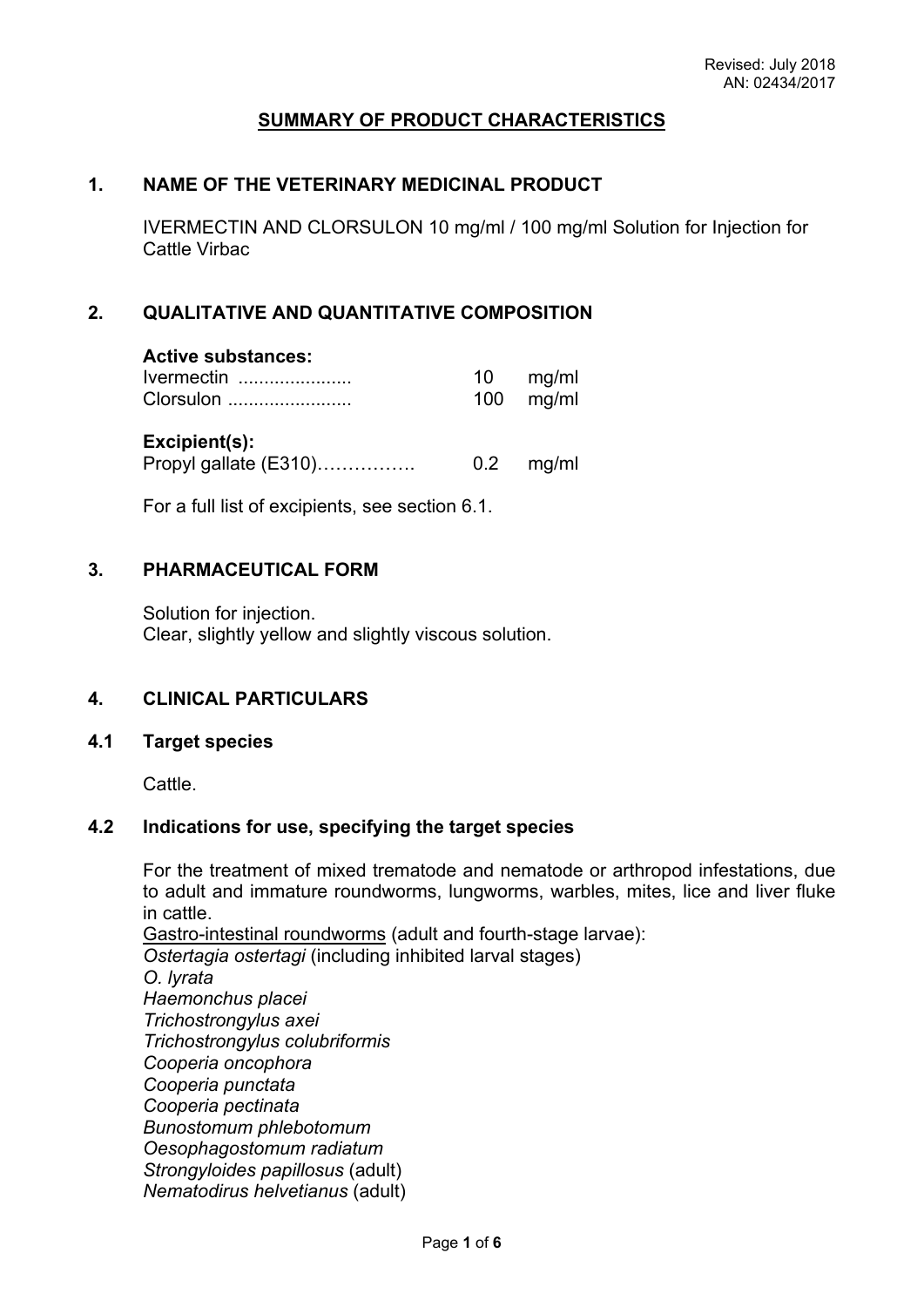*Nematodirus spathiger* (adult)

Lungworms (adult and fourth-stage larvae): *Dictyocaulus viviparus* Liver fluke (adult): *Fasciola hepatica*

Warbles (parasitic stages):

*Hypoderma bovis Hypoderma lineatum*

Mange mites: *Psoroptes bovis Sarcoptes scabiei* var. *bovis*

Sucking lice: *Linognathus vituli Haematopinus eurysternus*

The product may also be used as an aid in the control of the mange mite *Chorioptes bovis*, but complete elimination may not occur.

### **4.3 Contraindications**

Do not use in cattle producing milk for human consumption.

Do not use in non-lactating dairy cows including pregnant heifers within 60 days of calving.

Not for use in species other than cattle as severe adverse reactions, including fatalities, may occur in dogs for example.

Do not use by the intravenous or intramuscular route.

Do not use in animals known to be hypersensitive to the active substance.

# **4.4 Special warnings**

Care should be taken to avoid the following practices because they increase the risk of development of resistance and could ultimately result in ineffective therapy: - Too frequent and repeated use of anthelmintics from the same class, over an extended period of time.

- Underdosing, which may be due to underestimation of body weight, misadministration of the product, or lack of calibration of the dosing device (if any).

Suspected clinical cases of resistance to anthelmintics should be further investigated using appropriate tests (e.g. Faecal Egg Count Reduction Test). Where the results of the test(s) strongly suggest resistance to a particular anthelmintic, an anthelmintic belonging to another pharmacological class and having a different mode of action should be used.

# **4.5 Special precautions for use**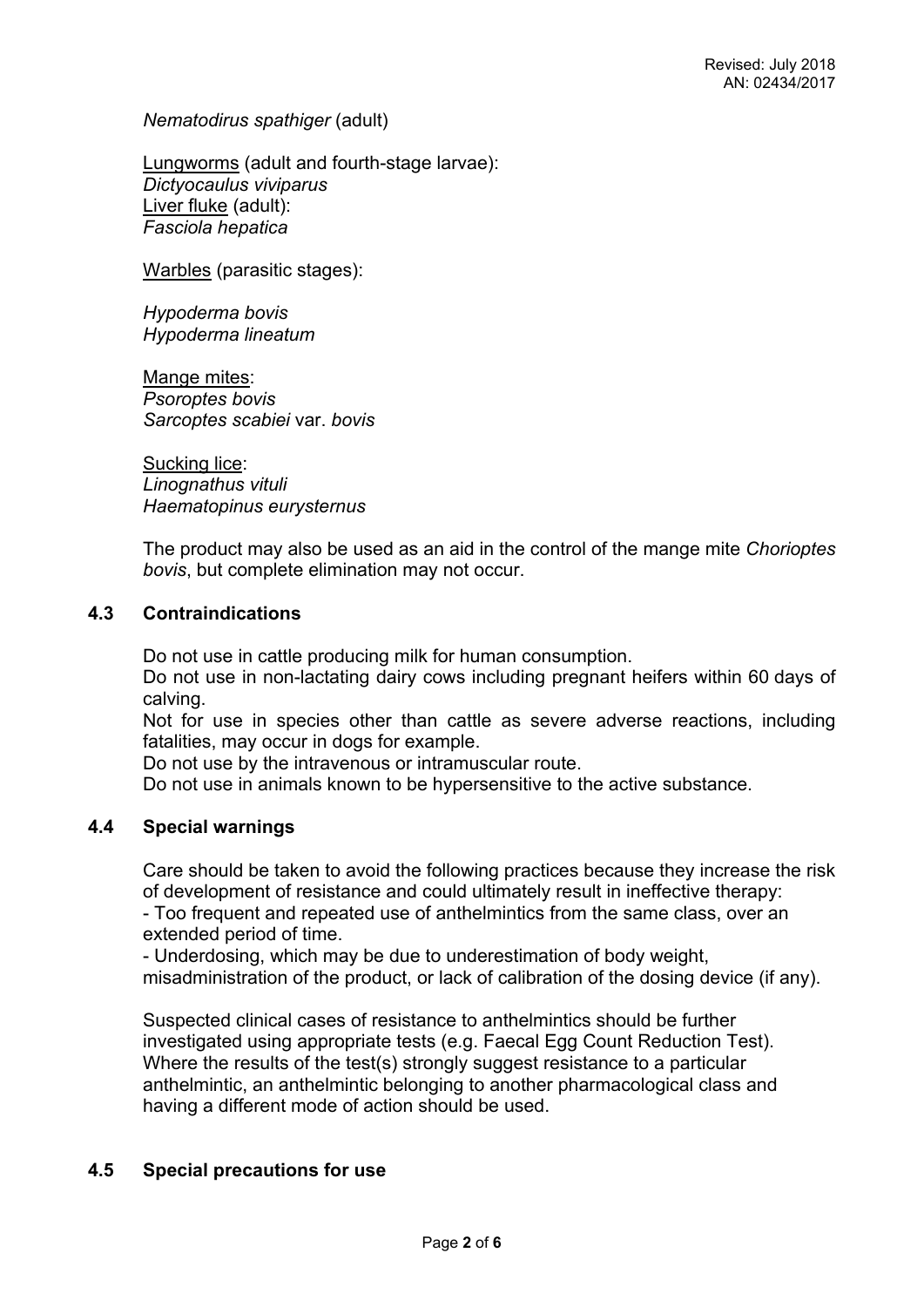i. Special precautions for use in animals

Divide doses greater than 10 ml between two injection sites to reduce occasional discomfort or site reaction.

Frequent and repeated use may lead to the development of resistance.

The timing of treatment for the parasitic stages of warbles should be chosen carefully. The best time to treat against infections with *Hypoderma* is immediately after the end of the swarming of the warbles, before the larvae cause damage in the body of the animal (October to November). If larvae of *Hypoderma bovis* are killed during migration through the spine, this may induce posterior paralysis and recumbency. These reactions occur mainly when animals are treated between December and March.

Avermectins may not be well tolerated in non-target species. Cases of intolerance resulting in fatalities have been reported in dogs, especially Collies, Old English Sheep Dogs and related breeds or crosses, and also in turtles/tortoises.

ii. Special precautions to be taken by the person administering the veterinary medicinal product to animals

Do not smoke, drink or eat while handling the product. Wash hands after use. Avoid contact with skin and eyes. Take care to avoid self-administration, the product may cause irritation and/or pain at the site of injection.

### **4.6 Adverse reactions (frequency and seriousness)**

Transitory discomfort has been observed in some cattle following subcutaneous administration. Soft-tissue swelling and/or slight pain at the injection site has also been observed. These reactions have disappeared without treatment. In case of hypersensitivity reactions a symptomatic treatment should be applied.

### **4.7 Use during pregnancy, lactation or lay**

Do not use in animals producing milk for human consumption. Do not use in non-lactating dairy cows including pregnant heifers within 60 days of calving.

### **4.8 Interaction with other medicinal products and other forms of interaction**

The effects of GABA agonists are increased by ivermectin.

### **4.9 Amounts to be administered and administration route**

The product should be given once by subcutaneous injection at the recommended dosage level of 200 mcg ivermectin and 2 mg clorsulon per kilogram of bodyweight. Each ml contains 10 mg of ivermectin and 100 mg of clorsulon, sufficient to treat 50 kg of bodyweight. Subcutaneous injection only.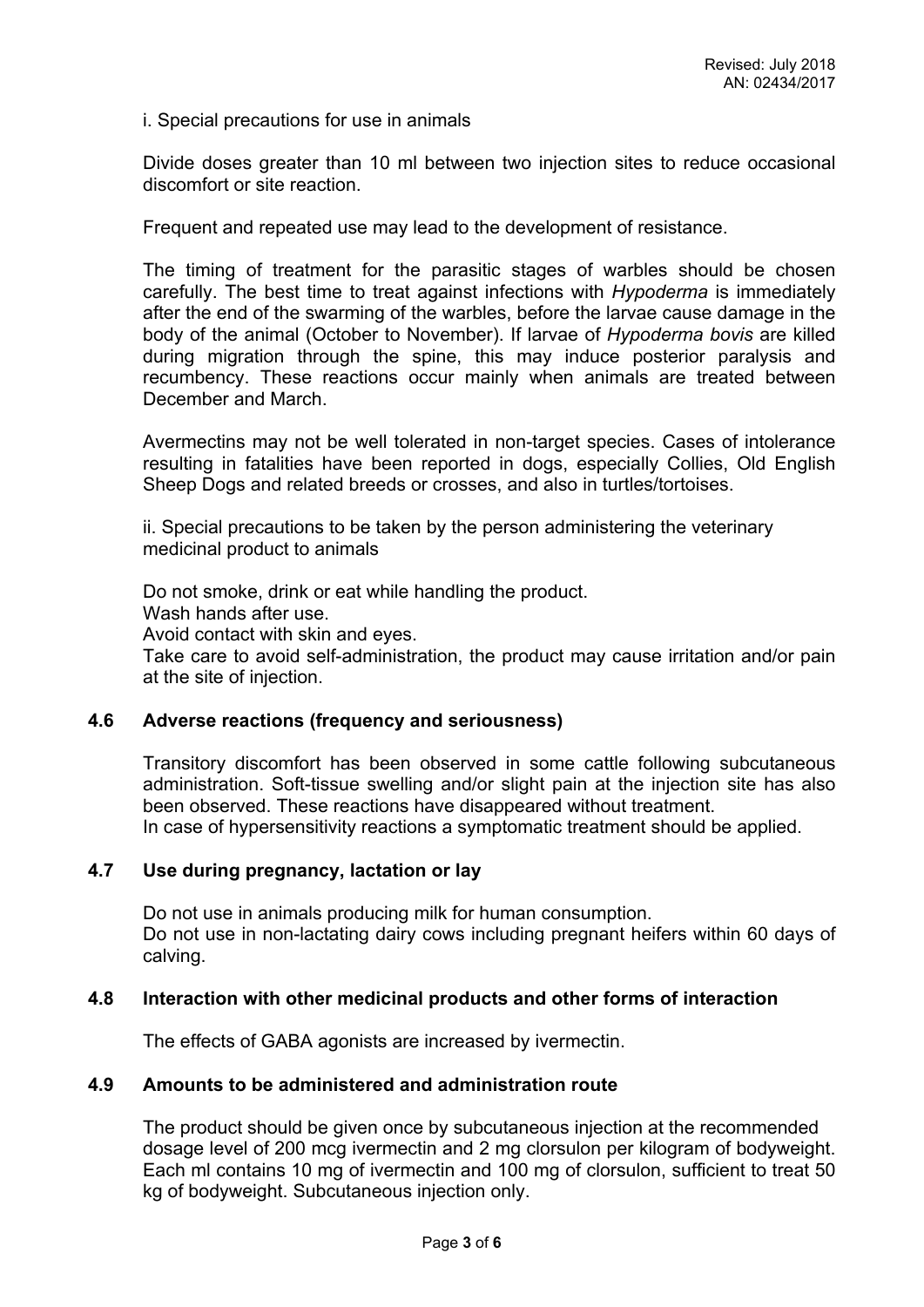To ensure administration of a correct dose, body weight should be determined as accurately as possible.

Divide doses greater than 10 ml between two injection sites.

Inject under the loose skin behind the shoulder. Use of a 17 gauge, ½ inch (15-20 mm) needle is suggested. The injection may be given with any standard automatic, multidose or single-dose hypodermic syringe. If using a hypodermic syringe, use a separate sterile needle to withdraw the dose from the pack.

This product does not contain an antimicrobial preservative. Swab septum before removing each dose. Use a dry, sterile needle and syringe.

For 200, 500 and 1000 ml pack sizes, use only automatic syringe equipment.

Injection on animals with wet or dirty hides is not recommended.

When the temperature of the product is below 5°C, difficulty in administration may be encountered due to increased viscosity. Warming the product and injection equipment to about 15°C will greatly increase the ease with which the product can be injected. Different injection sites should be used for other parenteral products.

The timing for treatment should be based on epidemiological factors and should be customised for each individual farm. A dosing programme should be established by the veterinary surgeon.

# **4.10 Overdose (symptoms, emergency procedures, antidotes), if necessary**

An acute toxic syndrome consisting of CNS signs of depression and listlessness, ataxia, recumbency and possible death occurs in cattle given S.C. doses equal to 40 times the therapeutic dose for ivermectin. Treatment should be symptomatic. A toxic-syndrome dose level has not been identified in cattle for clorsulon.

### **4.11 Withdrawal period(s)**

Meat and offal : 66 days. Milk: Do not use in animals producing milk for human consumption. Do not use in non-lactating dairy cows including pregnant heifers within 60 days of calving.

# **5. PHARMACOLOGICAL PROPERTIES**

Pharmacotherapeutic group: endectocide, anthelmintic *Flukicide.* ATCvet code: QP54AA51

### **5.1 Pharmacodynamic properties**

Ivermectin is a broad spectrum endectocide of the avermectin family. Ivermectin is isolated after purification and hydrogenation of the avermectin family compounds which are obtained from the fermentation of the soil organism Streptomyces avermitilis.

Ivermectin is a macrocyclic-lactone derivative which has a broad and potent antiparasitic activity against nematodes and arthropods. It acts by inhibiting nerve impulses. Ivermectin binds selectively and with high affinity to glutamate-gated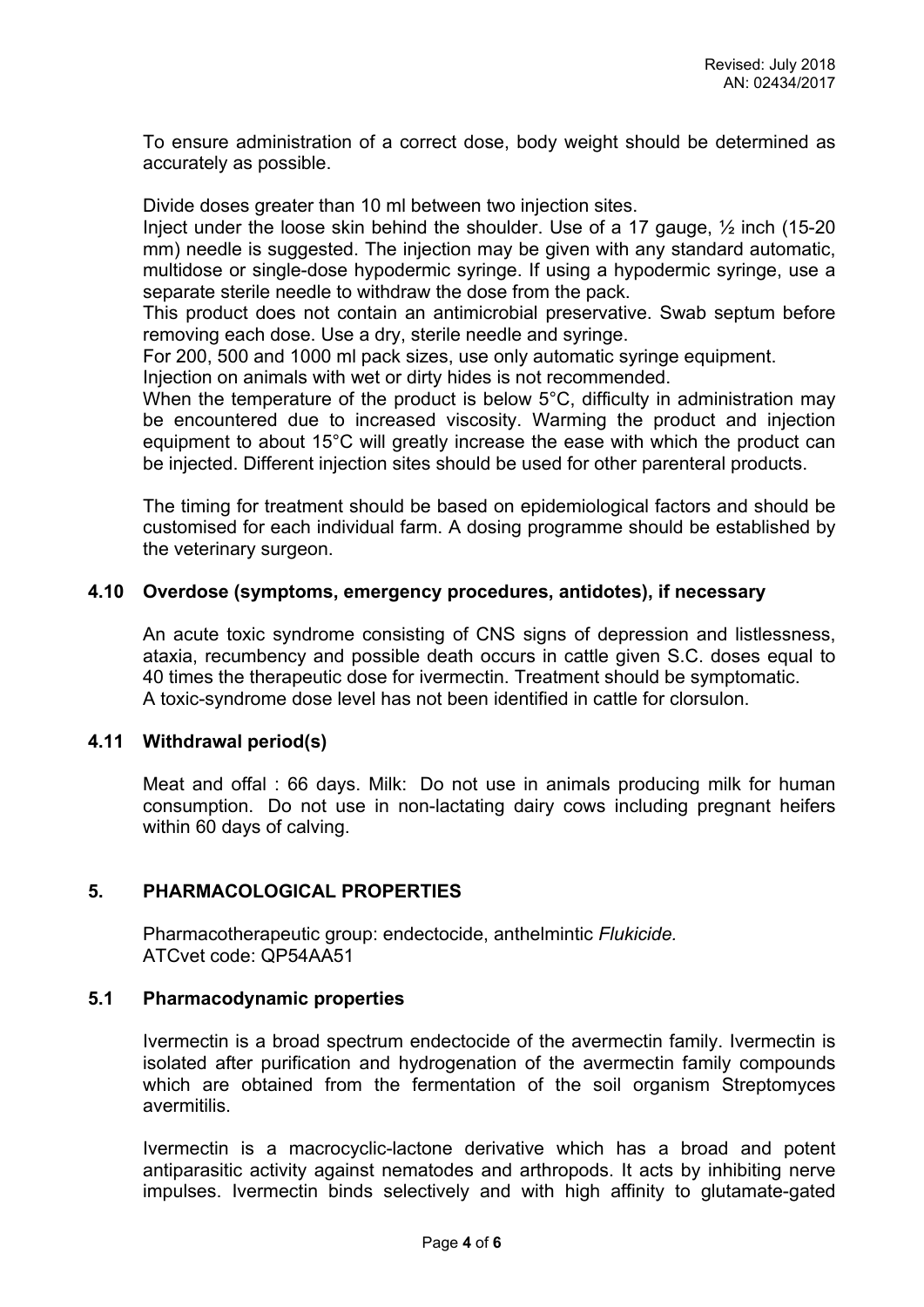chloride ion channels which occur in invertebrate nerve and muscle cells. This leads to an increase in the permeability of the cell membrane to chloride ions with hyperpolarization of the nerve or muscle cell, resulting in paralysis and death of the relevant parasites. Compounds of this class may also interact with other ligandgated chloride channels, such as those gated by the neurotransmitter gammaaminobutyric acid (GABA). The margin of safety for compounds of this class is attributable to the fact that mammals do not have glutamate-gated chloride channels. The macrocyclic lactones have a low affinity for other mammalian ligandgated chloride channels and they do not readily cross the blood-brain barrier."

### **5.2 Pharmacokinetic particulars**

After subcutaneous injection of the product at the dose of 1 ml per 50 kg (200 µg/kg of ivermectin and 2 mg/kg of clorsulon), mean maximum concentrations of 26 ng/ml for ivermectin and 2.8 µg/ml for clorsulon were reached at 35 hours for ivermectin and 9 hours for clorsulon.

# **6. PHARMACEUTICAL PARTICULARS**

### **6.1 List of excipients**

Propyl gallate Disodium Edetate Water for injections Glycerol formal Propylene glycol

### **6.2 Incompatibilities**

In the absence of compatibility studies, this veterinary medicinal product must not be mixed with other veterinary medicinal products.

### **6.3 Shelf life**

Shelf-life of the veterinary medicinal product as packaged for sale : 36 months. Shelf-life after first opening the immediate packaging : 28 days.

### **6.4. Special precautions for storage**

Protect from light. Store in the original container. Following withdrawal of the first dose, use the product within 28 days.

# **6.5 Nature and composition of immediate packaging**

Size 50 ml, 200 ml, 500 ml and 1000 ml colourless LDPE vials with plastic overcap covering rubber stopper and aluminium overseal. Not all pack sizes may be marketed.